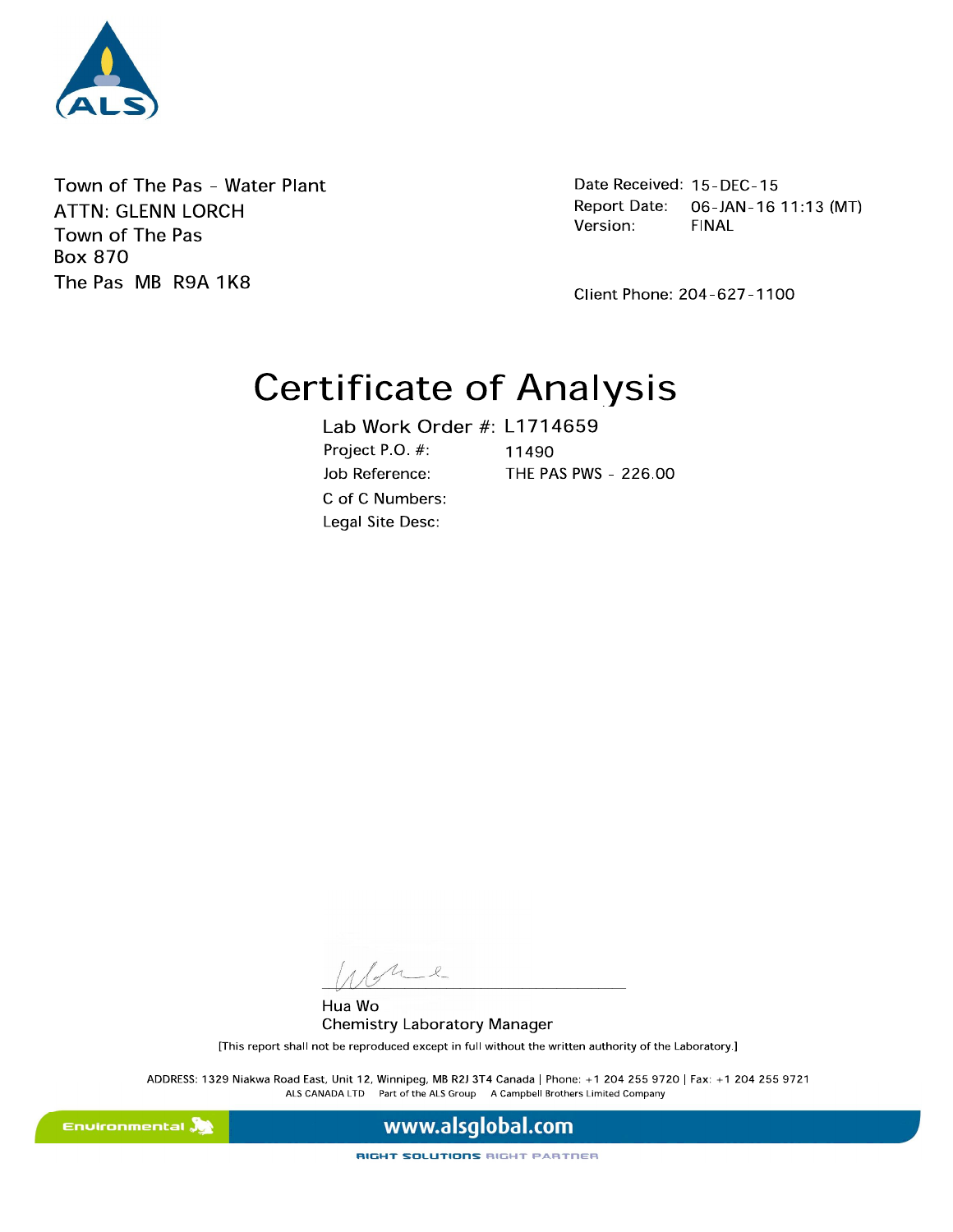

# **ANALYTICAL REPORT**

### **Physical Tests (WATER)**

|                               | ALS ID       |                            |              | L1714659-1    | L1714659-2     |
|-------------------------------|--------------|----------------------------|--------------|---------------|----------------|
|                               | Sampled Date |                            |              | 14-DEC-15     | 14-DEC-15      |
|                               |              |                            | Sampled Time | 11:00         | 11:00          |
|                               |              |                            | Sample ID    | THE PAS 1-RAW | THE PAS 2-     |
| Analyte                       | Unit         | Guide<br>Limit #1 Limit #2 | Guide        |               | <b>TREATED</b> |
| Colour, True                  | CU           | 15                         |              | 9.7           | < 5.0          |
| Conductivity                  | umhos/cm     |                            |              | 441           | 454            |
| Hardness (as CaCO3)           | mg/L         |                            |              | 209           | 210            |
| Langelier Index (4 C)         | No Unit      |                            |              | 0.14          | $-0.35$        |
| Langelier Index (60 C)        | No Unit      |                            |              | 0.91          | 0.42           |
| pH                            | pH units     | $6.5 - 8.5$                |              | 7.96          | 7.51           |
| <b>Total Dissolved Solids</b> | mg/L         | 500                        |              | 291           | 286            |
| Transmittance, UV (254 nm)    | % T          |                            |              | 69.7          | 86.1           |
| Turbidity                     | <b>NTU</b>   |                            |              | 8.26          | 0.20           |

**Federal Guidelines for Canadian Drinking Water Quality (MAR, 2015) #1: GCDWQ - Aesthetic Objective**

**#2: GCDWQ - Maximum Acceptable Concentrations (MACs)**

### **Anions and Nutrients (WATER)**

|                              | ALS ID |                              |                | L1714659-1    | L1714659-2     |
|------------------------------|--------|------------------------------|----------------|---------------|----------------|
|                              |        |                              | Sampled Date   | 14-DEC-15     | 14-DEC-15      |
|                              |        |                              | Sampled Time   | 11:00         | 11:00          |
|                              |        |                              | Sample ID      | THE PAS 1-RAW | THE PAS 2-     |
| Analyte                      | Unit   | Guide<br>Limit #1 Limit #2   | Guide          |               | <b>TREATED</b> |
| Alkalinity, Total (as CaCO3) | mg/L   |                              | ۰              | 147           | 128            |
| Ammonia, Total (as N)        | mg/L   |                              | ٠              | 0.021         | < 0.010        |
| Bicarbonate (HCO3)           | mg/L   |                              | ۰              | 180           | 157            |
| Bromide (Br)                 | mg/L   | $\blacksquare$               | ٠              | < 0.10        | < 0.10         |
| Carbonate (CO3)              | mg/L   | $\qquad \qquad \blacksquare$ | ٠              | < 0.60        | < 0.60         |
| Chloride (CI)                | mg/L   | 250                          |                | 10.5          | 14.1           |
| Fluoride (F)                 | mg/L   | $\blacksquare$               | 1.5            | 0.137         | 0.110          |
| Hydroxide (OH)               | mg/L   | $\overline{\phantom{a}}$     | $\blacksquare$ | < 0.34        | < 0.34         |
| Nitrate (as N)               | mg/L   | ٠                            | 10             | 0.0226        | 0.0251         |
| Nitrite (as N)               | mg/L   |                              | 1              | < 0.0010      | < 0.0010       |
| Sulfate (SO4)                | mg/L   | 500                          |                | 70.9          | 83.6           |

**Federal Guidelines for Canadian Drinking Water Quality (MAR, 2015) #1: GCDWQ - Aesthetic Objective**

**#2: GCDWQ - Maximum Acceptable Concentrations (MACs)**

#### **Organic / Inorganic Carbon (WATER)**

|                          |      | ALS ID                              | L1714659-1    | L1714659-2     |
|--------------------------|------|-------------------------------------|---------------|----------------|
|                          |      | Sampled Date                        | 14-DEC-15     | 14-DEC-15      |
|                          |      | Sampled Time                        | 11:00         | 11:00          |
|                          |      | Sample ID                           | THE PAS 1-RAW | THE PAS 2-     |
| Analyte                  | Unit | Guide<br>Guide<br>Limit #1 Limit #2 |               | <b>TREATED</b> |
| Dissolved Organic Carbon | mg/L |                                     | 8.04          | 5.88           |
| Total Organic Carbon     | mg/L | $\overline{\phantom{0}}$            | 7.08          | 5.03           |

**Federal Guidelines for Canadian Drinking Water Quality (MAR, 2015)**

**#1: GCDWQ - Aesthetic Objective**

**#2: GCDWQ - Maximum Acceptable Concentrations (MACs)**

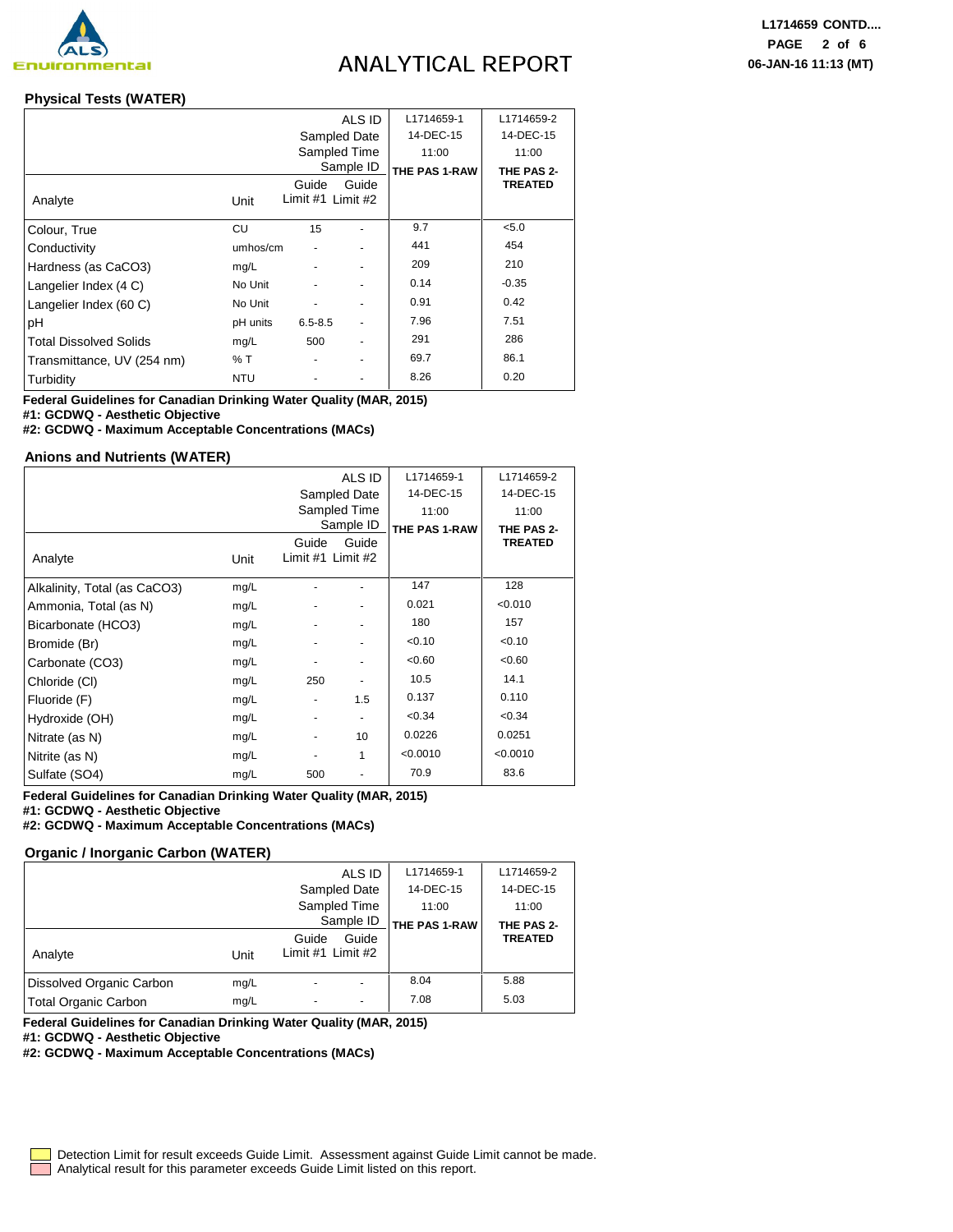

# **ANALYTICAL REPORT**

### **Total Metals (WATER)**

|                       | ALS ID |                              |                          | L1714659-1<br>14-DEC-15 | L1714659-2          |
|-----------------------|--------|------------------------------|--------------------------|-------------------------|---------------------|
|                       |        | Sampled Date                 |                          |                         | 14-DEC-15           |
|                       |        | Sampled Time<br>Sample ID    |                          | 11:00<br>THE PAS 1-RAW  | 11:00<br>THE PAS 2- |
|                       |        | Guide                        | Guide                    |                         | <b>TREATED</b>      |
| Analyte               | Unit   | Limit #1 Limit #2            |                          |                         |                     |
| Aluminum (Al)-Total   | mg/L   | 0.1                          | $\overline{\phantom{a}}$ | 0.337                   | 0.0288              |
| Antimony (Sb)-Total   | mg/L   | ٠                            | 0.006                    | < 0.00020               | < 0.00020           |
| Arsenic (As)-Total    | mg/L   | ٠                            | 0.01                     | 0.00102                 | 0.00034             |
| Barium (Ba)-Total     | mg/L   | $\qquad \qquad \blacksquare$ | 1                        | 0.0758                  | 0.0616              |
| Beryllium (Be)-Total  | mg/L   |                              | ٠                        | < 0.00020               | < 0.00020           |
| Bismuth (Bi)-Total    | mg/L   |                              | $\blacksquare$           | < 0.00020               | < 0.00020           |
| Boron (B)-Total       | mg/L   | $\qquad \qquad \blacksquare$ | 5                        | 0.034                   | 0.035               |
| Cadmium (Cd)-Total    | mg/L   |                              | 0.005                    | 0.000012                | < 0.000010          |
| Calcium (Ca)-Total    | mg/L   |                              |                          | 48.3                    | 51.0                |
| Cesium (Cs)-Total     | mg/L   |                              | $\overline{\phantom{a}}$ | < 0.00010               | < 0.00010           |
| Chromium (Cr)-Total   | mg/L   |                              | 0.05                     | < 0.0010                | < 0.0010            |
| Cobalt (Co)-Total     | mg/L   | ä,                           | ÷,                       | 0.00024                 | <0.00020            |
| Copper (Cu)-Total     | mg/L   | 1                            | $\overline{\phantom{a}}$ | 0.00219                 | 0.00123             |
| Iron (Fe)-Total       | mg/L   | 0.3                          | $\blacksquare$           | 0.406                   | 0.010               |
| Lead (Pb)-Total       | mg/L   | $\blacksquare$               | 0.01                     | 0.000366                | <0.000090           |
| Lithium (Li)-Total    | mg/L   |                              | $\blacksquare$           | 0.0158                  | 0.0158              |
| Magnesium (Mg)-Total  | mg/L   |                              | ٠                        | 21.4                    | 20.0                |
| Manganese (Mn)-Total  | mg/L   | 0.05                         | ٠                        | 0.0287                  | 0.0103              |
| Molybdenum (Mo)-Total | mg/L   |                              | ٠                        | 0.00123                 | 0.00126             |
| Nickel (Ni)-Total     | mg/L   |                              | ٠                        | < 0.0020                | < 0.0020            |
| Phosphorus (P)-Total  | mg/L   |                              | ٠                        | < 0.10                  | 0.10                |
| Potassium (K)-Total   | mg/L   |                              | $\overline{\phantom{a}}$ | 3.02                    | 2.91                |
| Rubidium (Rb)-Total   | mg/L   | $\qquad \qquad \blacksquare$ | $\overline{\phantom{a}}$ | 0.00159                 | 0.00095             |
| Selenium (Se)-Total   | mg/L   | ٠                            | 0.05                     | < 0.0010                | < 0.0010            |
| Silicon (Si)-Total    | mg/L   |                              | $\blacksquare$           | 1.61                    | 0.86                |
| Silver (Ag)-Total     | mg/L   |                              | $\overline{\phantom{a}}$ | < 0.00010               | < 0.00010           |
| Sodium (Na)-Total     | mg/L   | 200                          | ٠                        | 21.1                    | 21.2                |
| Strontium (Sr)-Total  | mg/L   |                              |                          | 0.336                   | 0.338               |
| Tellurium (Te)-Total  | mg/L   |                              |                          | < 0.00020               | < 0.00020           |
| Thallium (TI)-Total   | mg/L   |                              |                          | < 0.00010               | < 0.00010           |
| Thorium (Th)-Total    | mg/L   |                              | ٠                        | < 0.00010               | < 0.00010           |
| Tin (Sn)-Total        | mg/L   |                              | ٠                        | < 0.00020               | < 0.00020           |
| Titanium (Ti)-Total   | mg/L   |                              | $\frac{1}{2}$            | 0.0100                  | < 0.00050           |

**Federal Guidelines for Canadian Drinking Water Quality (MAR, 2015) #1: GCDWQ - Aesthetic Objective**

**#2: GCDWQ - Maximum Acceptable Concentrations (MACs)**